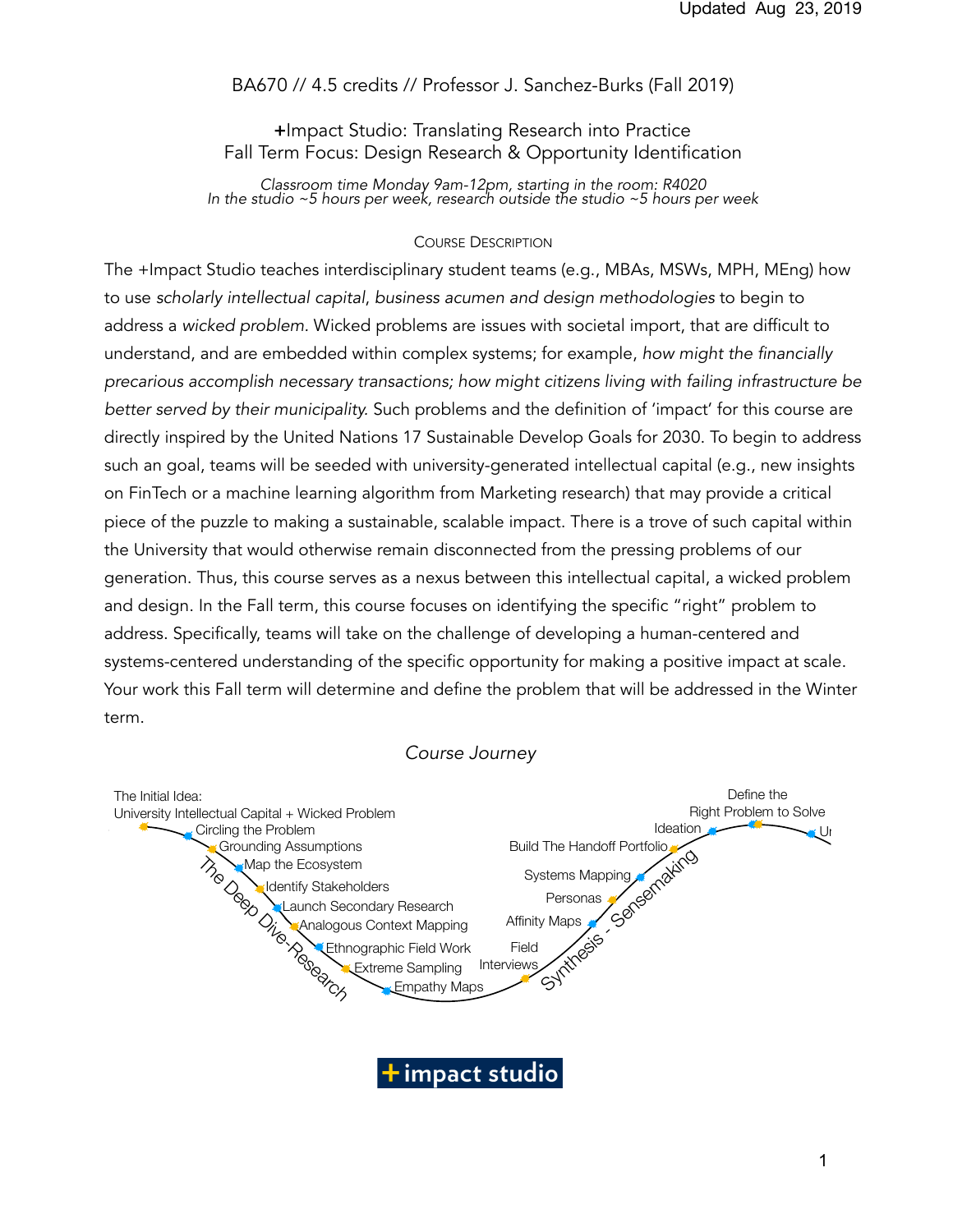## LEARNING OBJECTIVES

The course will provide students an opportunity to learn the foundations of design methodologies generated in anthropology, social psychology, sociology and industrial design. Upon successful completion of this course, students will be able to: apply a systems approach to identifying stakeholders and how they are connected within a network, conduct ethnographic qualitative research, surface implicit emotional and behavioral needs among stakeholders, generate composite personas, set-up and manage analog and digital design studio assets, integrate primary and secondary research to identify a central opportunity statement and conduct bricolage-ideation sessions. These are the same design methodologies increasingly used in many organizations including Amazon, McKinsey, Bank of America-Merrill Lynch and General Motors.

# Time Commitment

Applying the [Rackham formula](https://rackham.umich.edu/faculty-and-staff/resources-for-directors/guidelines-for-graduate-course-approval/assignment-of-credit-hours/) of credits to hours (i.e., 4.5 credits = 4.5 classroom hours, 2-3 hours per each credit out of formal class time), the expected time breakdown is as follows: Teams are expected to spend about about 5 hours each week working in the studio facility and be prepared to spend about 5 hours outside the studio for research and other assignments. It is strongly suggested that you schedule studio work times with your teams early on for the rest of the semester.

# Digital Collaboration Tools

Teams will be required to maintain all digital assets on the dedicated course 'Miro' site ([https://](https://realtimeboard.com/) [miro.com/](https://realtimeboard.com/)) and rely on an integrated Slack app [\(https://slack.com/](https://slack.com/)) for internal team and course communication. Canvas will be used solely for submitting the individual assignments and posting course grades.

Policy on the use of electronic tools in class and in the studio (laptops, tablets, phones).

No electronic devices are allowed during Monday 9-12 class (outside of breaks of course). Phones: In the studio, phones should be set to vibrate or turned off (if you need to message or make a call, do so outside the studio during a break)-no phones are to be used within the studio. Laptops: In the studio, only one laptop may be turned on and only if its screen is projected onto the team display—that is, laptops are to be used when the entire team needs its eyes on a display.

# Academic Honor Code

Personal integrity and professionalism are fundamental values of the Ross Business School community. This course will be conducted in strict conformity with the Academic Honor Code. The Code and related procedures can be found at http://www2.bus.umich.edu/MyiMpact/academics/ ross-community-values. The site also contains information on what constitutes plagiarizing. Claimed ignorance of the Code and related information appearing on the site will be viewed as irrelevant should a violation take place.

Core Course Values: Intellectual Humility and Relentless Curiosity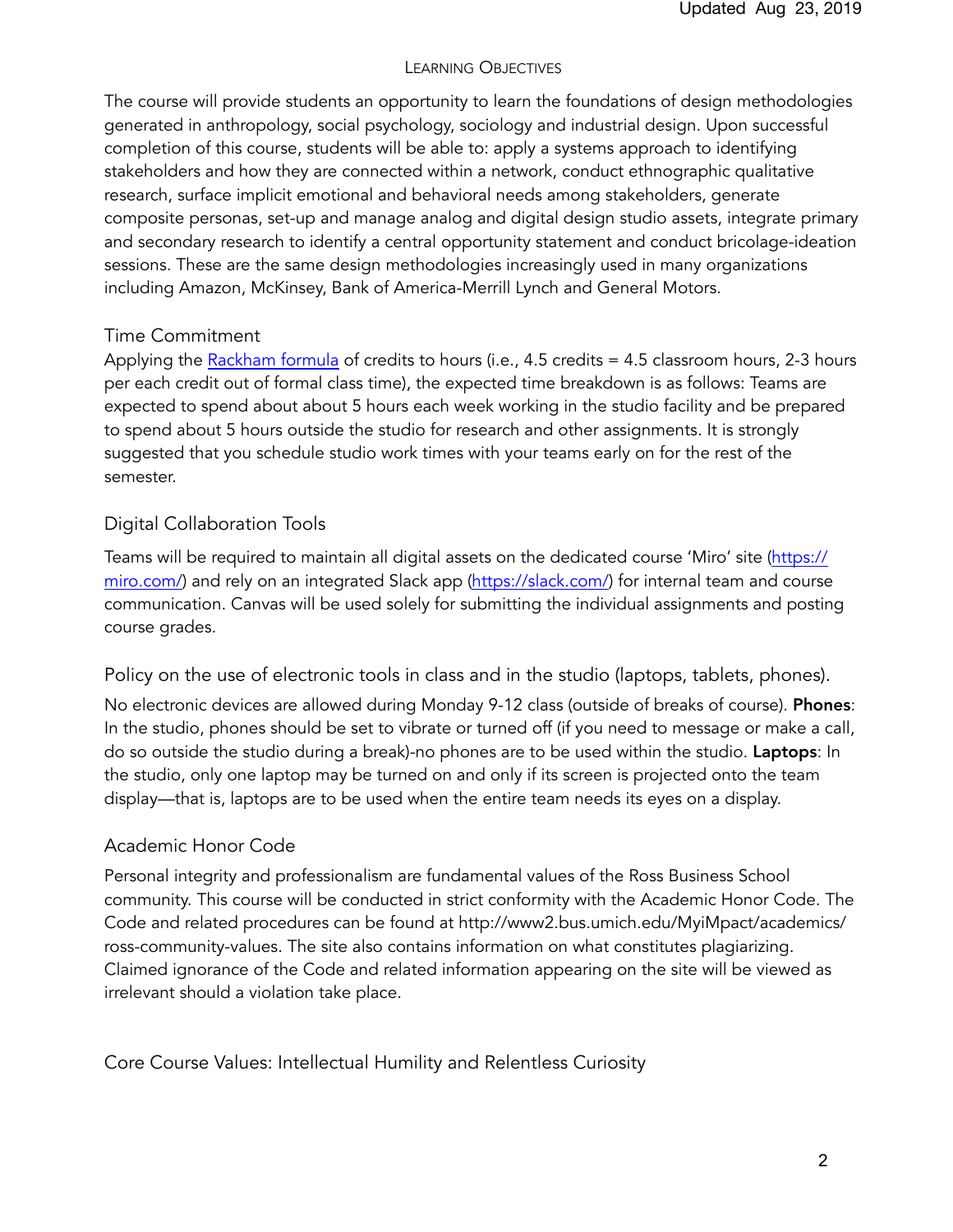## Students with Disabilities

If you think you need an accommodation for a disability, please let me know prior to the first class (so that I can adjust accordingly). I will treat information you provide as private and confidential. Here is more from the School's official policy: Policy on Testing Accommodations for Students with **Disabilities** 

The University of Michigan is committed to providing equal opportunity for participation in all programs, services and activities. Students wishing to receive testing accommodations must register with the UM SSD (Services for Students with Disabilities) as soon as possible. Students must then submit their Verified Individualized Services and Accommodations (VISA) form online as early as possible, but no later than two weeks prior to the first test or exam for which accommodations are requested.

Requests must be sent using the Accommodations Request Form and must include a scanned or photographed copy of the VISA form. This form only needs to be submitted once during your academic career with Ross unless your accommodations eligibility expires. Questions can be directed to the Accommodations Coordinator at [RossAccommodationsCoordinator@umich.edu](mailto:RossAccommodationsCoordinator@umich.edu). In rare cases, the need for an accommodation arises after the two-week deadline has passed (for example, a broken wrist). In these cases, students should still contact SSD and the Ross Accommodations Coordinator at RossAccommodationsCoordinator@umich.edu, however, due to logistical constraints we cannot guarantee that an accommodation can be made after the two-week deadline has passed.

| Assignment                                                  | Format                   | Due Date                                                         | Weight |
|-------------------------------------------------------------|--------------------------|------------------------------------------------------------------|--------|
| Learning Logs $(n=10)$                                      | Individual<br>Assignment | Weekly                                                           | 15%    |
| Team-led discussion of the readings/videos<br>$(n=2$ /team) | Team Assignment          | Assignment of teams to<br>class session noted in<br>the schedule | 15%    |
| Team Mission & Canvas (Analog & Digital)                    | Team Assignment          | Sept. 14                                                         | 5%     |
| Final Presentation                                          | Team Assignment          | <b>Nov 18</b>                                                    | 15%    |
| Final Portfolio                                             | Team Assignment          | Dec 8                                                            | 25%    |
| Dossier                                                     | Team Assignment          | Dec 8                                                            | 15%    |
| Participation/Peer Evaluation                               | Individual<br>Assignment | Dec 10                                                           | 10%    |

#### DELIVERABLES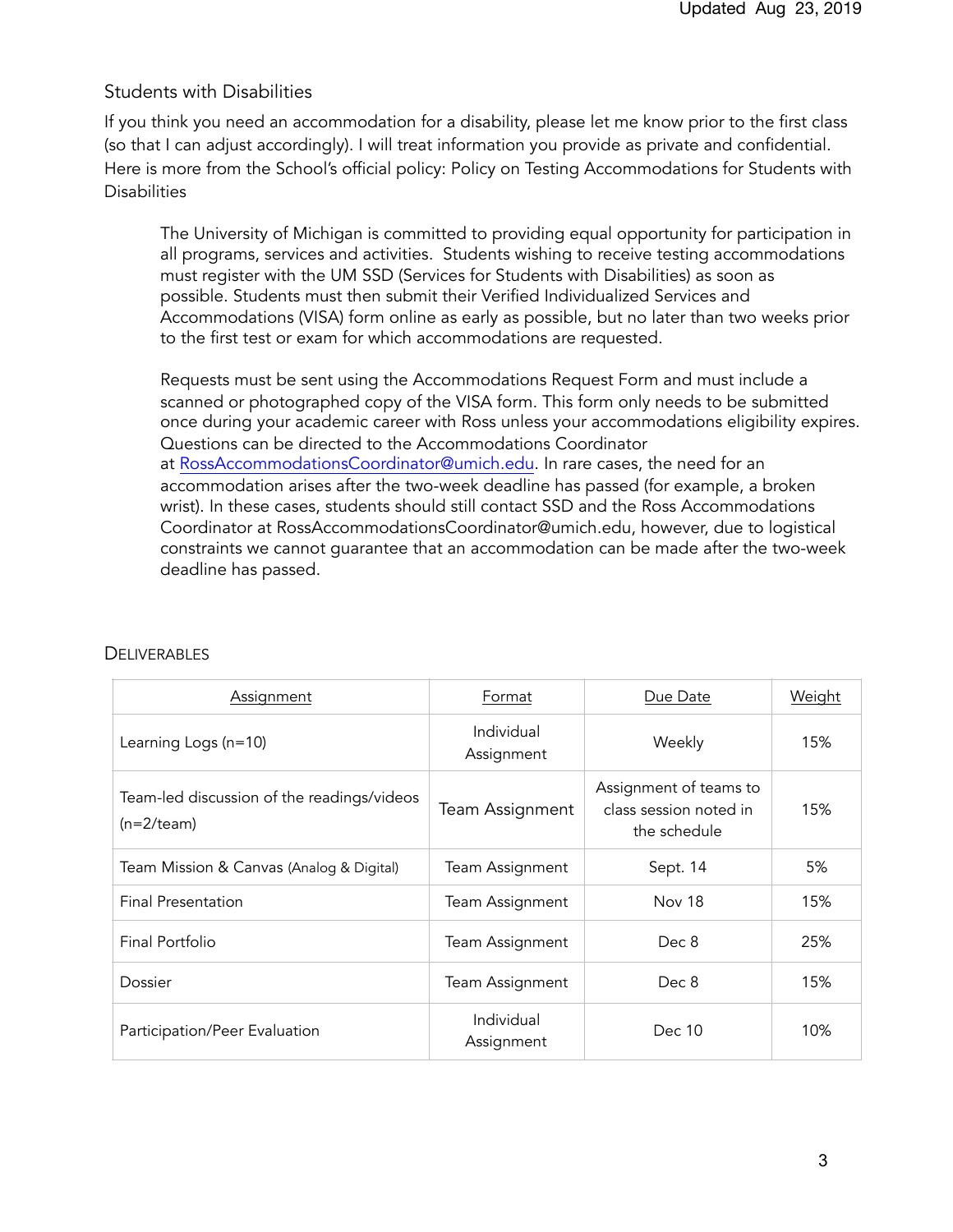#### LEARNING LOGS

Individual learning is central to the +Impact Studio. To facilitate, document, and assess this in an on-going fashion, individually, submit an original 1-page bullet point memo each week. A link to the Learning Log Submission page can be found on our course Canvas Homepage. Each memo provides a venue to document how you are thinking differently as a result of (a) class/studio content, (b) discussions, and (c) readings/videos. These should be submitted by the end of each week (i.e., Saturday, 11:59pm).

#### TEAM-LED DISCUSSION OF THE READINGS/VIDEOS

As noted in the schedule, a specific team will be responsible for leading a discussion in class on the readings. Successful completion of this assignment is to prepare in advance specific questions for the class to consider from the readings/videos as well as raise personal conclusions and implications (no slides). In addition, success entails electing an engaging discussion with students from other teams. This in no way removes responsibility for all students to come prepared having read/watched all of the material. Instead, it provides a student-centered lens on making the most of readings/videos.

#### TEAM MISSION & TEAM CANVAS

The template for this assignment can be found on our Miro site. Teams are expected to first build an analog representation in their studio space and then digitally capture these on Miro.

#### FINAL PRESENTATION

The final presentation consists of a 90-minute oral presentation that provides a highly interactive overview of the contents contained in the final portfolio (see below). In addition, teams are expected to be prepared to elaborate, defend, and iterate during the presentation on the team's analyses, conclusions, and suggestions for next steps. The presentation should contain a slide deck as well as supplementary digital and analog materials. All members of the team are expected to contribute to the development and the delivery of the presentation in a meaningful way.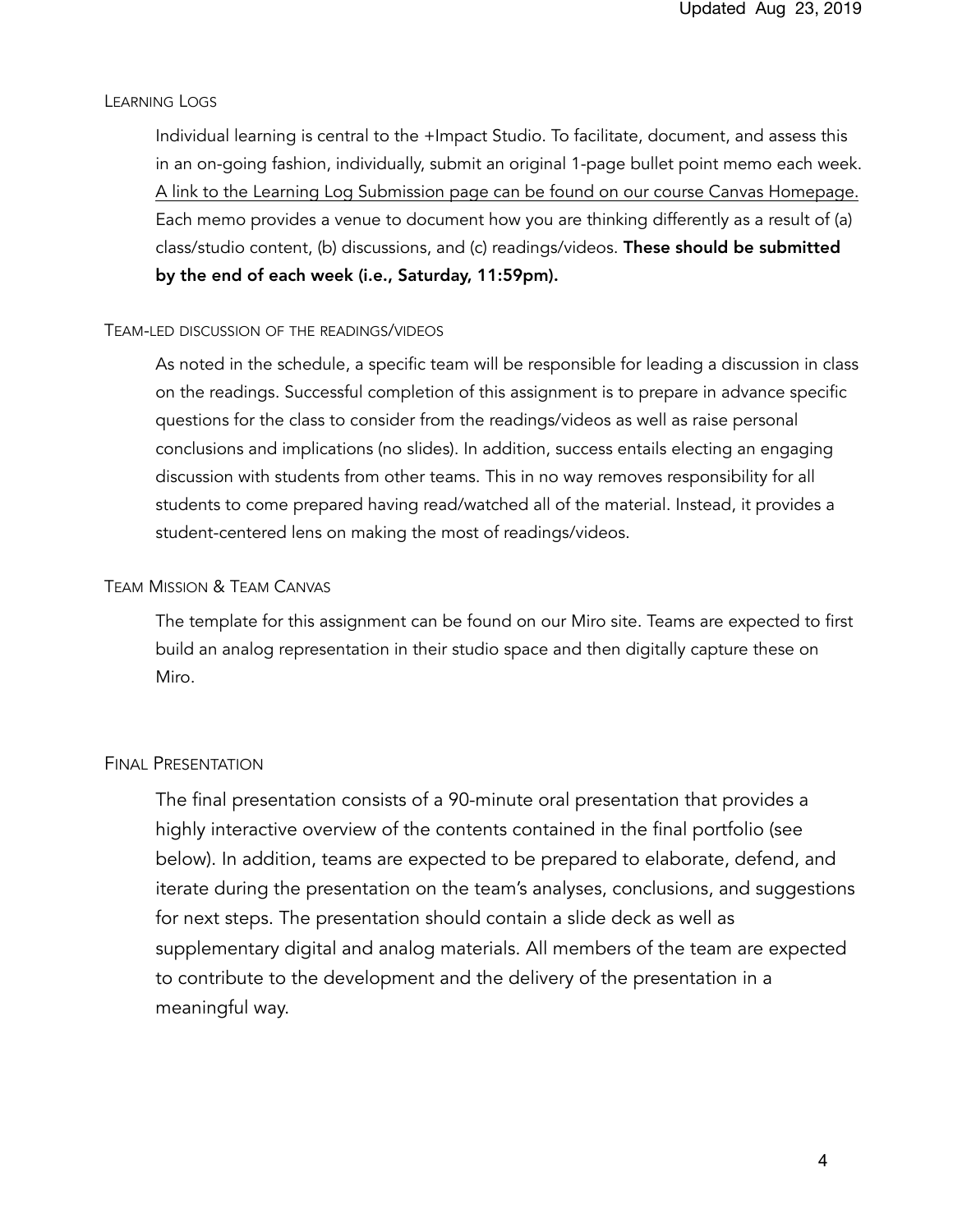# FINAL PORTFOLIO

The final portfolio is the comprehensive document that provides a coherent and empirically grounded analysis of the semesters work. The report should contain the following:

- **•** Situation, Complication, Resolution (SCR)
	- S—shows understanding of the larger context
	- C—shows focus on the particular area of impact within the larger context R— shows a future state where the unanswered needs of today have been resolved.
- Stakeholder and Contextual Understanding
	- (your team's evidence-based point of view of the core issues)
		- Research Summary: key primary and secondary research-based insights
			- Users / stakeholders insights
			- System insights (social, political, demographic, technological,
			- economic, cultural, environmental, trends)
			- Your team's assumptions list
		- Empathetic understanding of stakeholders
			- Journey maps; storyboards; Stakeholder Group Empathy Maps, personas
- **•** Reframed Central Question
	- Needs to be wide enough that teams can address all user and systems insights
- **•** Next steps:

Share your point of view of unresolved questions that would need to be addressed as the project moves to the next stage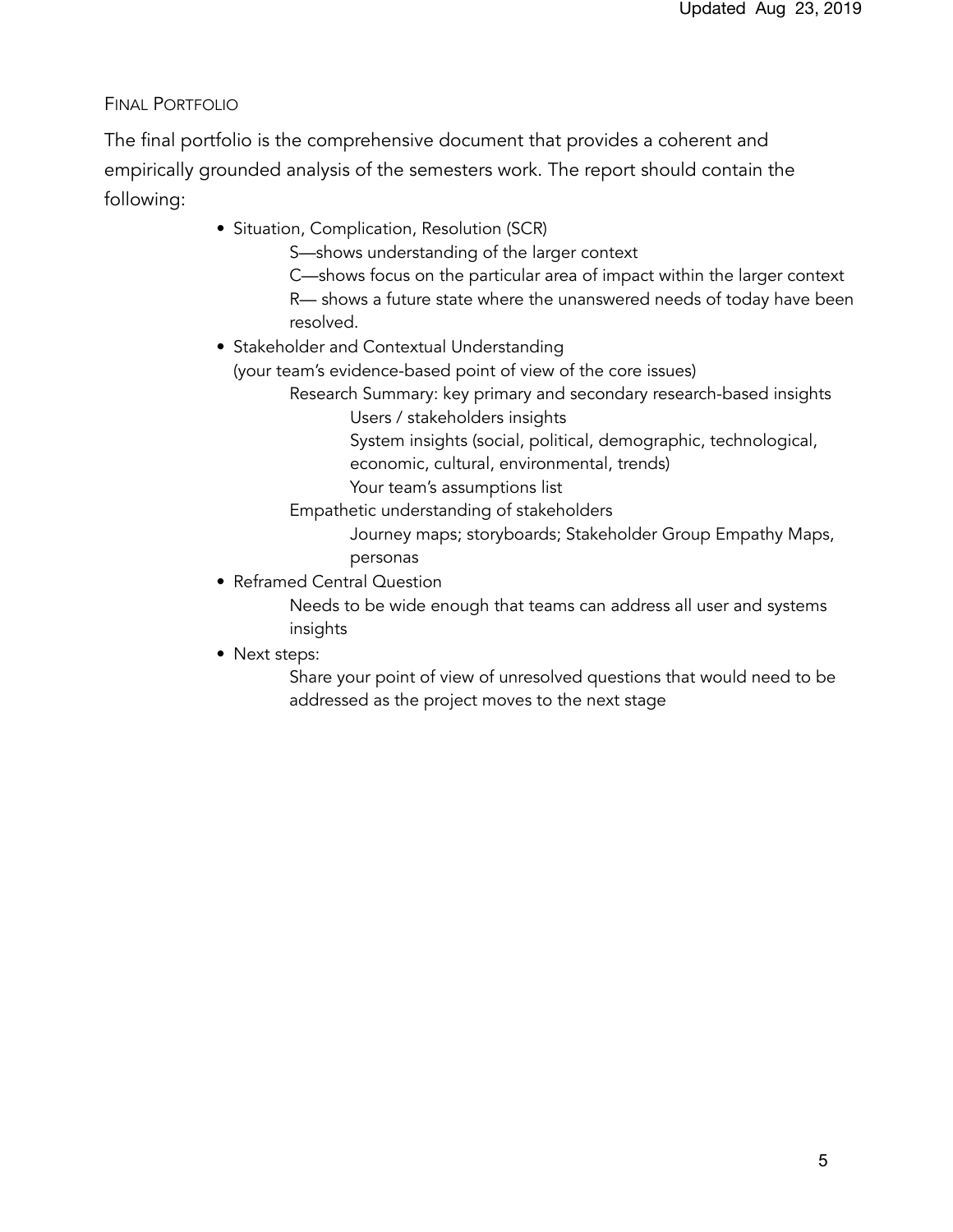# Dossier

The dossier contains the complete set of artifacts created during the semester. These artifacts will be submitted in analog and digital format (e.g., google drive). The artifacts include:

> Ecosystem Map final List and links to secondary research Assumptions list (from Week 2 plus any assumptions the team added) List of interviewees (completed research plan) Parking lot ideas Empathy Maps created from interviews Wicked Problem Map Context Map HMWs (opportunities) derived from Wicked Problem Map Documentation of sensemaking process Photos of affinity mapping sessions; journey maps; 4-cornerings; video of bodystormings; storyboards, etc. Stakeholder Group Empathy Maps Personal 3-min lo-fi 'advice' videos on the use of the team's insights

# PARTICIPATION/PEER EVALUATION

Much of the academic work in this course is done in interdisciplinary teams. In addition to the preparing for a weekly team stand up (template provided here: [https://docs.google.com/presentation/d/](https://docs.google.com/presentation/d/1YQdCukh-H6hNIAd9Hs-1gLvDdBbspDnshqI6f1FMrjU/edit#slide=id.g3cc5f57242_0_25) [1YQdCukh-H6hNIAd9Hs-1gLvDdBbspDnshqI6f1FMrjU/edit#slide=id.g3cc5f57242\\_0\\_25](https://docs.google.com/presentation/d/1YQdCukh-H6hNIAd9Hs-1gLvDdBbspDnshqI6f1FMrjU/edit#slide=id.g3cc5f57242_0_25)), peer reviews will be collected from team members for all students, and these reviews will be carefully considered in the Professor's evaluation of a student's participation. Peer evaluations are confidential. Your honest feedback is valued.

# Ross Curve

Where applicable, grade distributions will adhere to the Ross curve.

# Bonus

Many additional course resources are provided with the goal of enabling you to teach this material in your next organization.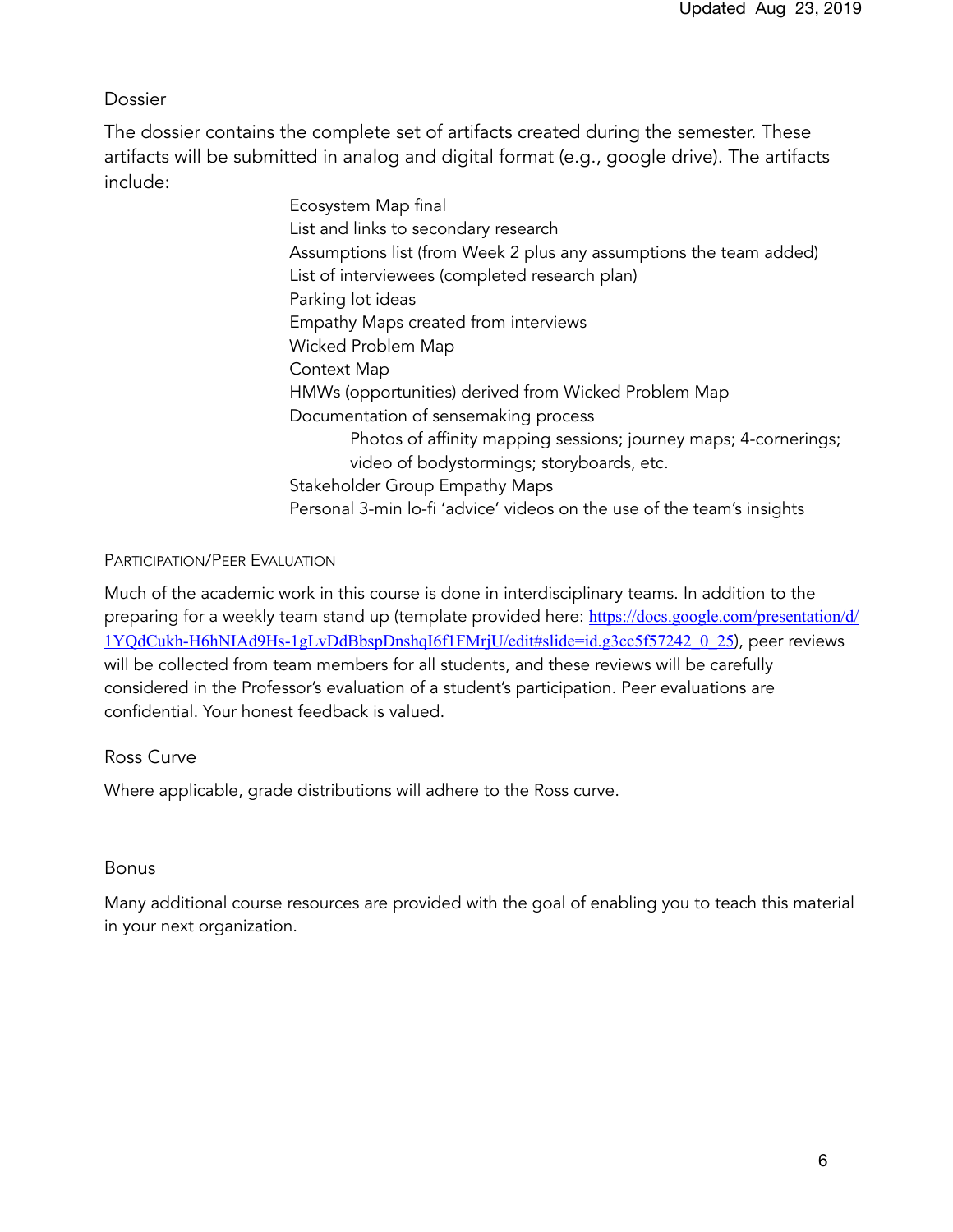# Additional Information about the +Impact Studio

#### Mission

The +Impact Studio's mission is to harness the power of design and business to develop impactful solutions to global challenges and to deploy leaders with a social innovation skill-set. As part of this work, the Studio seeks to translate faculty research insights into applications that address wicked problems.



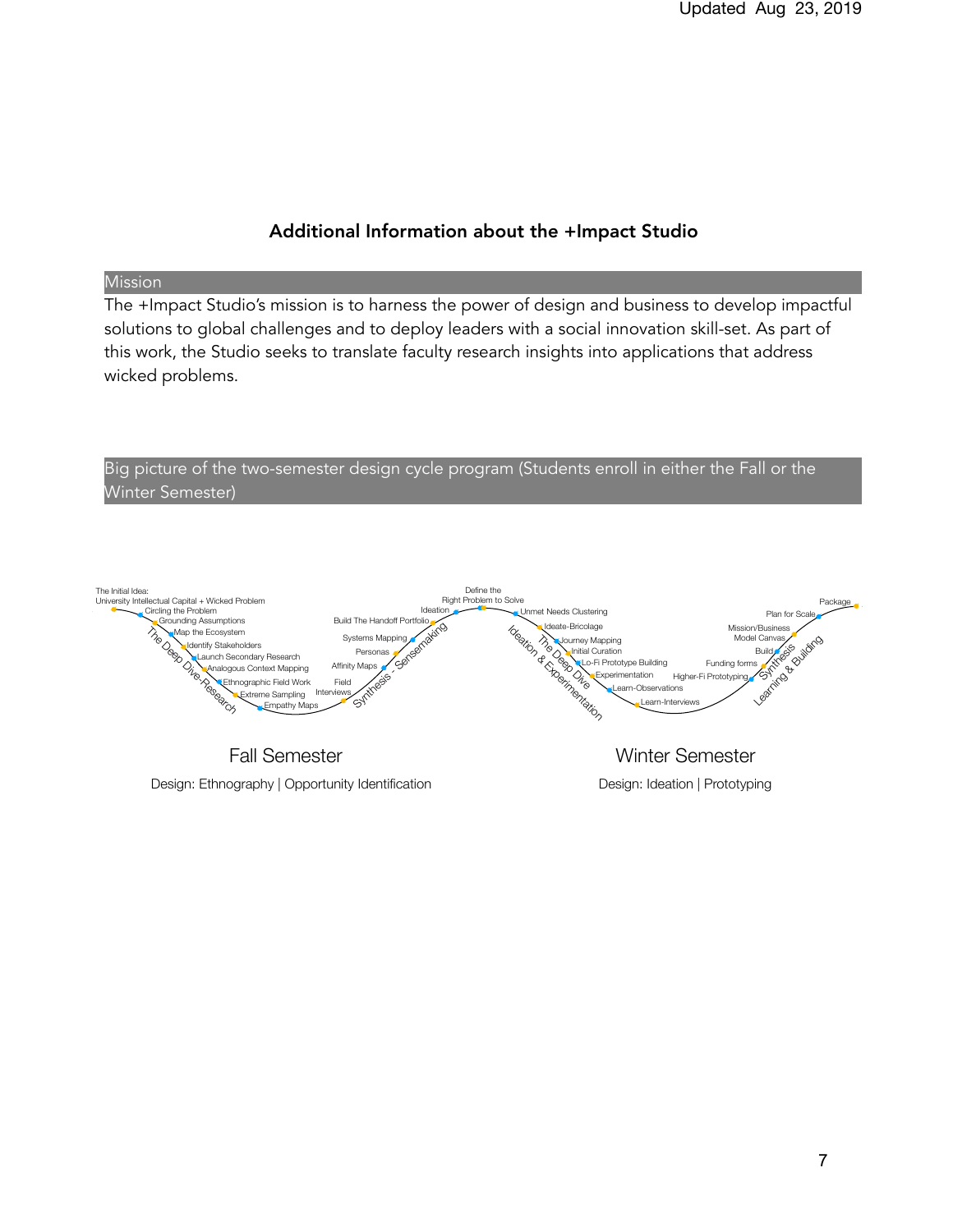Updated Aug 23, 2019

# THE FOLLOWING PAGES LIST THE COURSE SCHEDULE FOR FALL 2019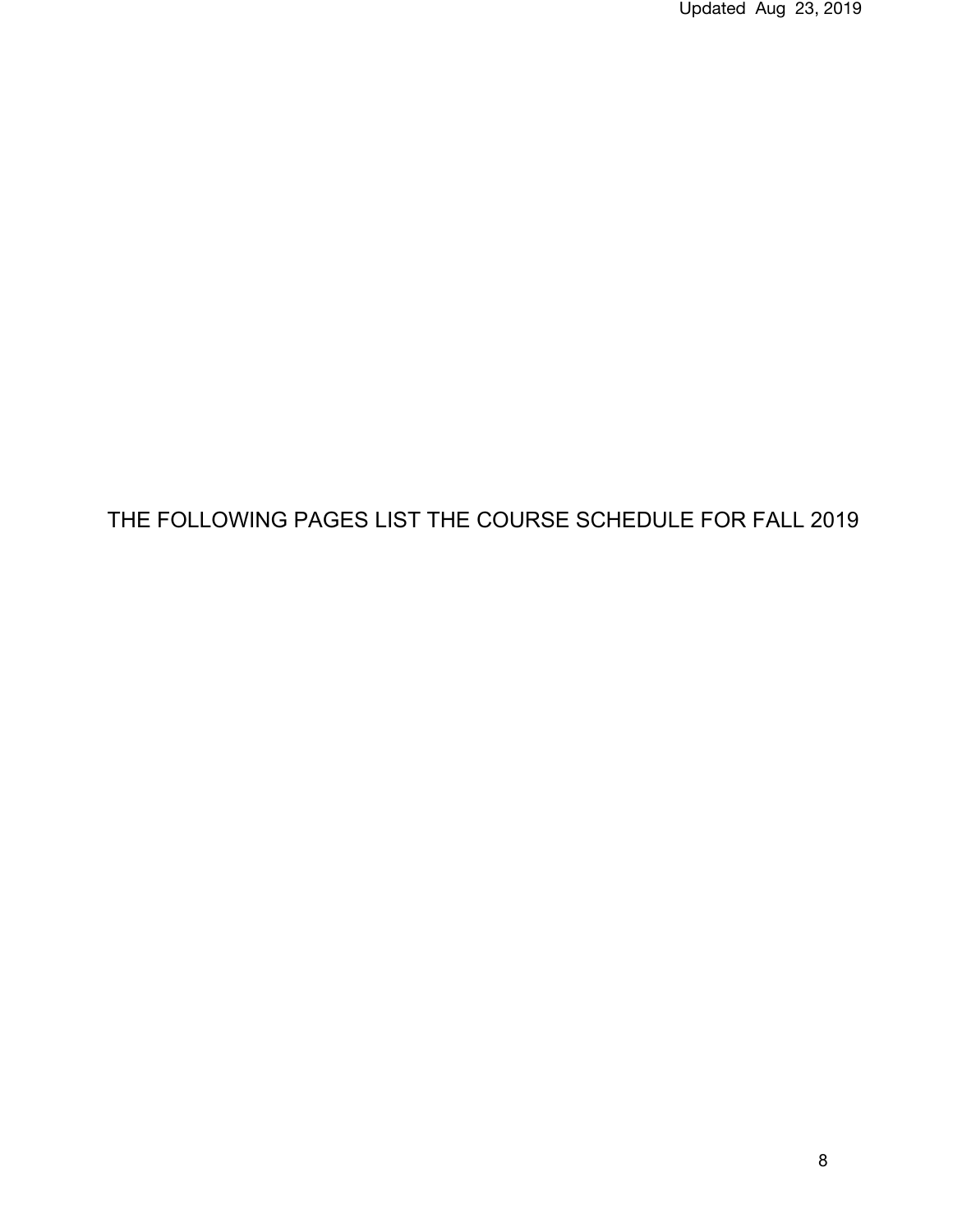# SEPT. 9 WEEK 1: Introductions, on-boarding and teaming

Learning Goals: Sensemaking; identifying unmet needs, and creating a design team

 This week will focus on learning how to engage in sensemaking from multiple perspectives to develop and convey an empathetic understanding of the situation and stakeholders. After forming into teams, your team will learn how use the +Impact studio, the processes we'll use to construct analog and digital assets, and get an overview of semester's flow. This will include a description of how we'll turn research into insights, insights into needs, identify systemic opportunities to address those human needs that, in the following phase, will be expressly linked to ideation and early business model ideation.

Tools

- Course Technology (Miro, Slack, Google, Canvas)
- \*\*Teams will also begin to brainstorm potential types of participants to be invited for a +Impact Studio-hosted fireside chat/visit/symposium/etc.. These are intended to enrich team's access to key individuals and provide a forum for the studio to share with the public insights about the focal issues being tackled this semester Liaise with Haley Philips, Studio Program Coordinator.

READINGS & VIDEOS

- 1. Liedtka, Jeanne, Andrew King & Kevin Bennett. Solving Problems with Design Thinking. New York: Columbia Business School Publishing, 2013. Chapter 9 & 10; pp. 143-159, pp. 160-178.
- 2. Norman, Donald A. The Psychology of Everyday things. New York: Basic Books, 2002. Chapters 1 & 6.
- 3. Brown, Tim & Martin, R. "Design for Action." Harvard Business Review, vol 93, no 9.
- 4. Berger, Warren. Glimmer: how design can transform your business, your life, and maybe even the world. London: Random House, 2009. The Briefing; pp. 1-17.

Due by Saturday 11:59pm: Individual learning log uploaded to Canvas

## ADDITIONAL STUDIO WORK:

- Complete and submit your team's custom version of this: [team charter canvas](https://drive.google.com/file/d/1UzRuRxboXAhT9NRvIKuNTJ3-t2gMtrWx/view?usp=sharing) by end of week
- **•** Assign primary and secondary research leads in the team and post on Miro by end of week
- **•** Assign a digital assets lead and analog assets lead and post on Miro by end of week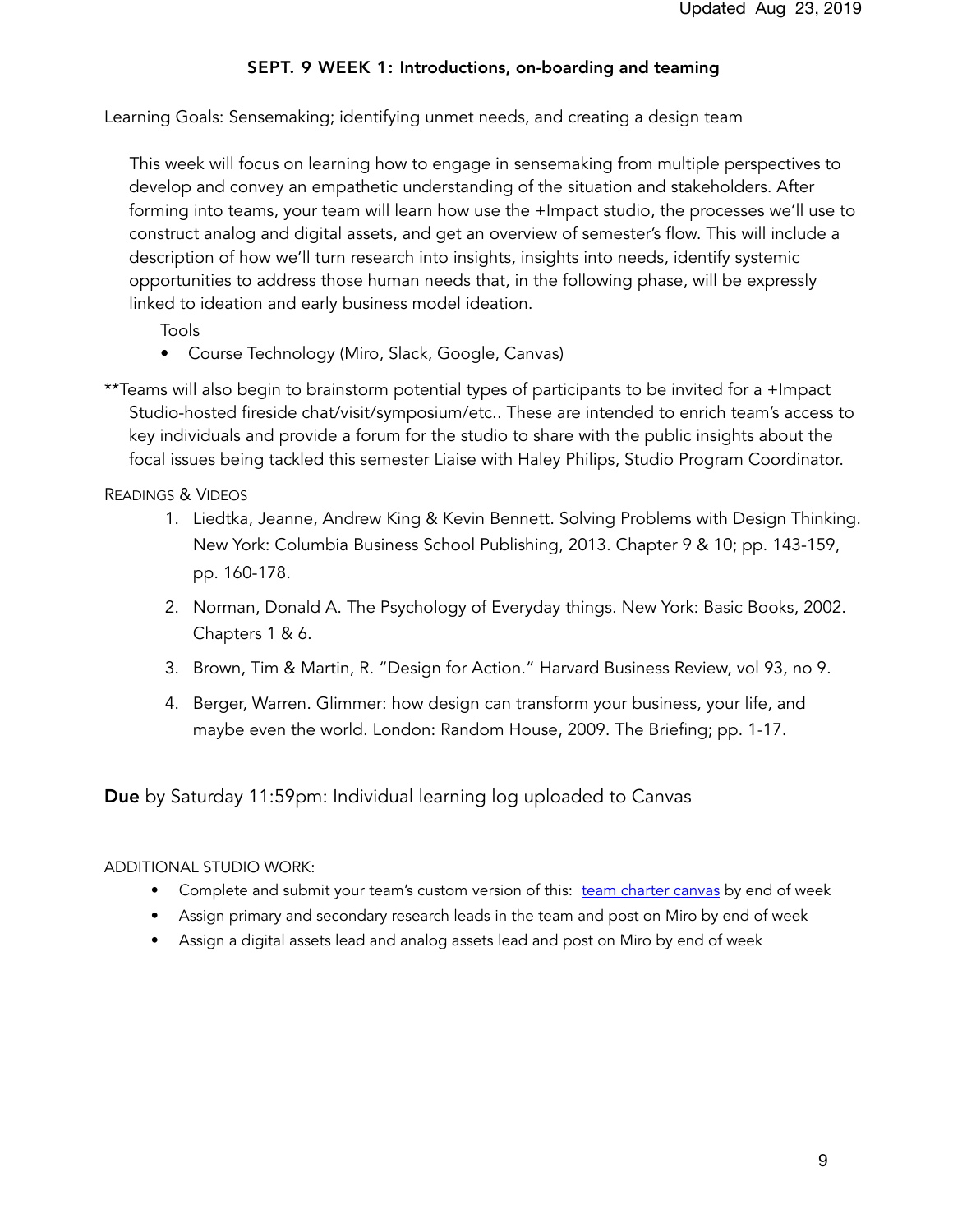# SEPT. 16 WEEK 2: Introduction to the Initial Problem Space

Learning Goals: How to develop an initial central question (ie., a "How Might We…"). You will learn how to calibrate this central question by using design tools that include laddering and circling the problem.

Tools

- Laddering the problem activity
- Assumptions List
- How Might We Statements

## READINGS & VIDEOS LED BY TEAM: FINTECH POVERTY T1

- 1. Parnes, Sidney J. Creative Behavior Guidebook. New York: Charles Scriber's Sons, 1976; pp. 122-133.
- 2. Cheng, Chi-Ying, Jeffrey Sanchez-Burks & Fiona Lee. "Taking Advantage of Differences: Increasing Team Innovation Through Identity Integration." Emerald Group Publishing Limited, 2008. vol. 11, pp. 55-73. (read only the introduction and discussion section)
- 3. Kolko, Jon. "Design Thinking Comes of Age" Harvard Business Review, 2015, pp. 1-7.
- 4. V.U.C.A.: [https://www.forbes.com/sites/sunniegiles/2018/05/09/how-vuca-is-reshaping](https://www.forbes.com/sites/sunniegiles/2018/05/09/how-vuca-is-reshaping-the-business-environment-and-what-it-means-for-innovation/#30a939b9eb8d)[the-business-environment-and-what-it-means-for-innovation/#30a939b9eb8d](https://www.forbes.com/sites/sunniegiles/2018/05/09/how-vuca-is-reshaping-the-business-environment-and-what-it-means-for-innovation/#30a939b9eb8d)
- 5. Prep for empathy map
	- Read: [Empathy Mapping: The First Step in Design Thinking](https://www.nngroup.com/articles/empathy-mapping/)
		- Read: [Updated Empathy Maps](https://medium.com/the-xplane-collection/updated-empathy-map-canvas-46df22df3c8a) (these are the ones you will be using to prepare for interviews and participant observation)

## ADDITIONAL STUDIO WORK:

- Create an 'assumptions about the challenge' list and post in the studio
- Create an Central Question 1.0 (aka a HMW statement), deliver hardcopy printed in 40 point font to be posted in the studio and revised throughout the semester by end of week
- Update and share secondary research plan
- Assign team leads for primary versus secondary research (rotating leadership acceptable if clearly documented and communicated)

Due by Saturday 11:59pm: Individual learning log uploaded to Canvas

Guest SMEs Bob Dittmar and Eric Schwartz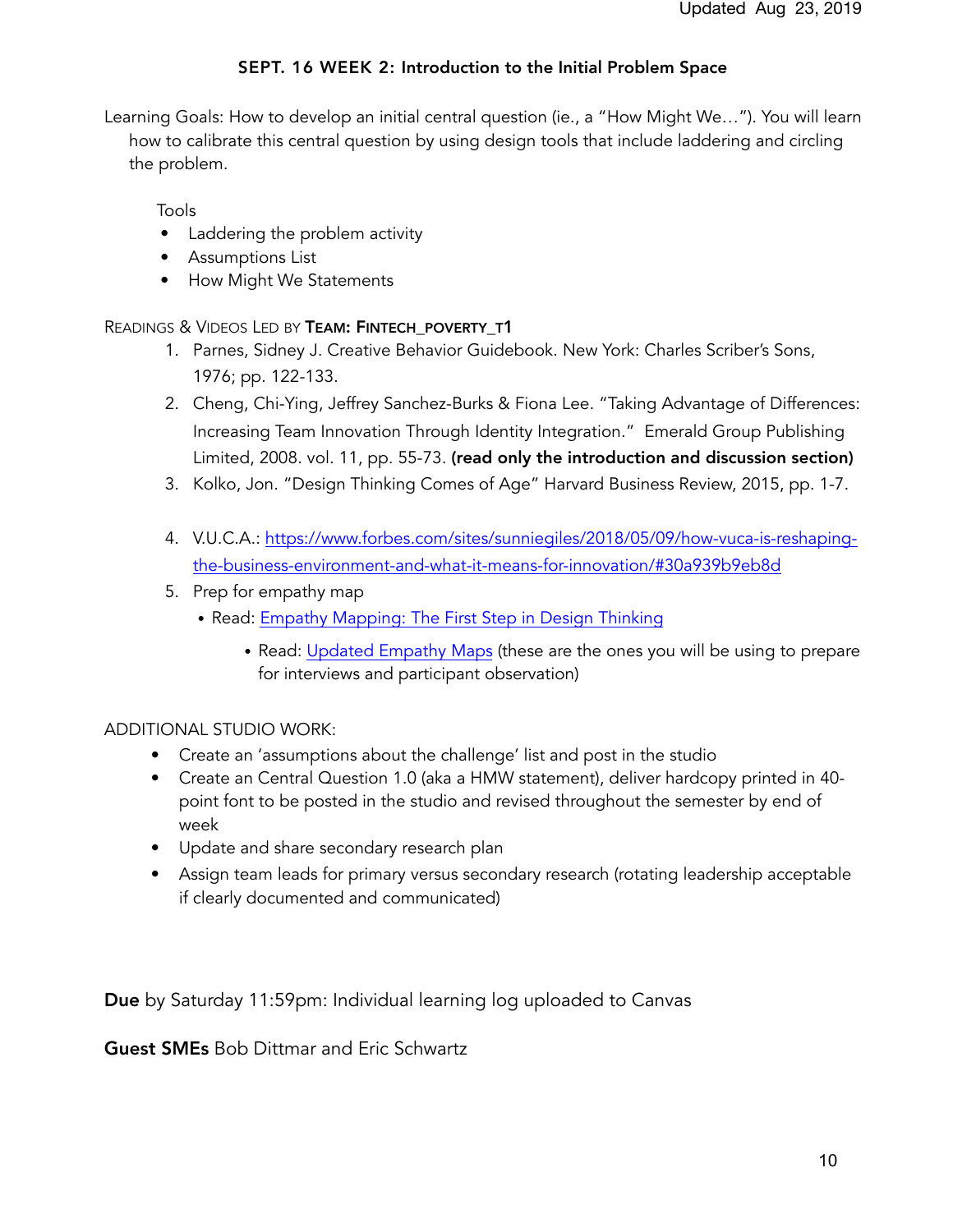# SEPT. 23 WEEK 3: Stakeholder ID and Ecosystem Mapping

Learning Goals: How to identify and visualize all stakeholders entangled in a problem. In addition, we will learn from prior experiences for how things can go wrong in taking scholarly intellectual capital out into the world.

Tools

- Stakeholder ID
- [Ecosystem mapping](https://docs.google.com/document/d/1vdTv_Y4z3Fc1bPggzF7Gp0nuwMoqLhz8muSp5LJkbF4/edit).
- Analogous situations (list on Miro)
- Extreme Users (list on Miro)

#### READINGS & VIDEOS LED BY TEAM: ML\_H2O\_T1

- 1. Brooks, Alison Wood & Leslie K. John. "The Surprising Power of Questions" Harvard Business Review, vol. 96, no. 3, 2018, pp. 60-68.
- 2. Csikszentmihalyi, Mihaly. Creativity: Flow and the Psychology of Discovery and Invention. New York: HarperCollins, 1996. Chapter 4: The Work of Creativity; pp. 77-106.
- 3. Tips for conducting for ethnographic interviews and participant observation
	- Watch: [IIT: Getting People to Talk: An Ethnography & Interviewing Primer](https://vimeo.com/1269848) (30 min)
	- [Conducting an interview A](https://www.interaction-design.org/literature/article/how-to-conduct-user-interviews): [Conducting an Interview B](https://medium.springboard.com/the-art-of-the-user-interview-cf40d1ca62e8)
	- Read: [Interview for Empathy](https://drive.google.com/file/d/19Zz5smAh9e_q5Y6KI7YsRQgSOnfg8SP6/view?usp=sharing)
	- Watch: [What people are really doing](https://vimeo.com/7099570)

## ADDITIONAL STUDIO WORK:

- Create a HMW 1.1
- Create initial interview list based on ecosystem map and prioritize
- Use this tool to prepare in advance for your interviews [Empathy Map Canvas](https://drive.google.com/file/d/1epvksvYuAUHzS7BjO1rCNGcKUdtjRQ5j/view?usp=sharing)
- Begin scheduling interviews (& field work)
- Continue secondary research

Note: Teams must complete at least 2 interviews before next class.

Due by Saturday 11:59pm: Individual learning log uploaded to Canvas

Due by Saturday 11:59pm <https://assess.eameasure.com/research>

Guest Juan Carlos Morales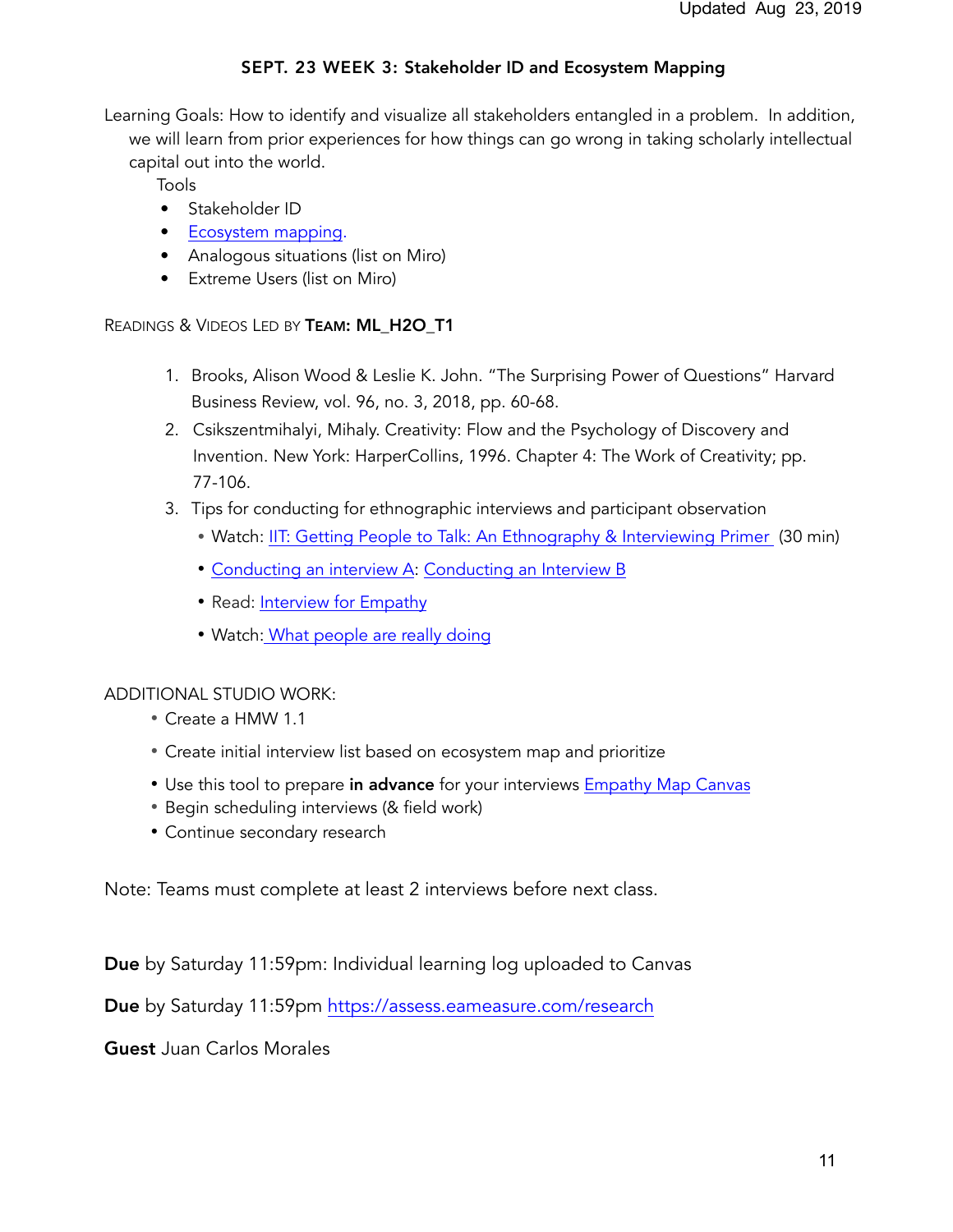# SEPT. 30 WEEK 4: Research - Ethnographic Fieldwork & SME Interviews & Secondary Research

Learning Goals: Learn techniques in ethnographic methodologies, including interviews, participant observation and post field debrief, analysis and synthesis.

Tools

• Affinity Mapping

READINGS LED BY TEAM: FINTECH POVERTY T2

- 1. Sanchez-Burks, Jeffrey & Quy Nguyen Huy. "Emotional Aperture and Strategic Change: The Accurate Recognition of Collective Emotions." Organization Science. vol 20, no. 1, 2009, pp. 22-34. (read only the introduction and discussion section)
- 2. Iyengar, S., & Lepper, M. (2000). When choice is demotivating: Can one desire too much of a good thing. Journal of Personality and Social Psychology, 27(6), 995-1006. (read only the introduction and discussion section)
- 3. Benedict, Ruth. The Chrysanthemum and the Sword: Patterns of Japanese Culture. Boston:Houghton Mifflin Company, 1989. Forward; pp. ix-xii. Chapter 1: Assignment: Japan; pp. 1-19.

## ADDITIONAL STUDIO WORK:

- Create a HMW 2.0
- **•** Seek feedback on Interview Protocols
- **•** Stakeholder interviews / field visits
- **•** Continue conducting and scheduling interviews
- **•** Update the ecosystem map
- **•** Continue secondary research
- **•** Use affinity mapping after each interview
- **•** Weekly update for your team to share next session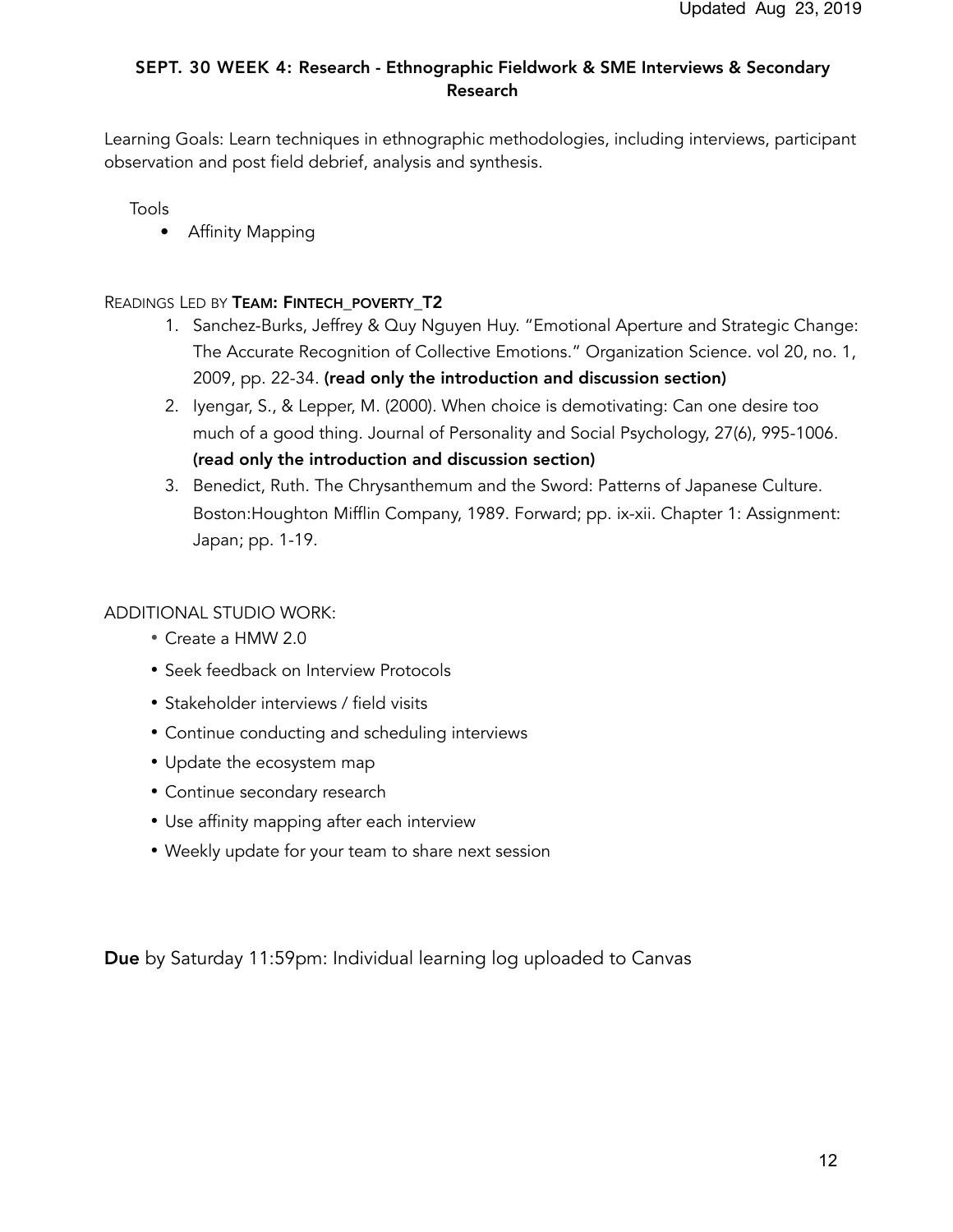# OCT. 7 WEEK 5: Research - Recalibrate and Elaborate Interviews, Observations, continue secondary research

- Learning Goals: How organize a portfolio of analog and digital design artifacts from primary and secondary research. In addition, how to revisit earlier assumptions and iterate on the initial ecosystem and central question.
	- Tools
	- Stakeholder ID-Ecosystem Iterations
	- Development of a [Empathy Map Canvas](https://drive.google.com/file/d/1epvksvYuAUHzS7BjO1rCNGcKUdtjRQ5j/view?usp=sharing) Analog Gallery (pre-cursor to persona development) posted in shared area to be used as a communal resource for entire cohort

## READINGS & VIDEOS LED BY TEAM: ML H2O T2

- 1. Leonard, Kelly & Tom Yorton. Yes, And. New York: HarperCollins Publishers, 2015. Seven Elements of Improv; pp. 12-18.
- 2. Thompson, Leigh L. & Hoon-Seok Choi. Creativity and Innovation in Organizational Teams. New York: Lawrence Erlbaum Associates, 2006. CHapter 6: Explaining Psychological Safety in Innovation Teams: Organizational Culture, Team Dynamics, of Personality?; pp. 109-136. Chapter 10: Bridging Old Worlds and Building New Ones: Toward a Microsociology of Creativity; pp. 199-216.

Additional material on unintended consequences:

- Watch: NYT [Meant to Keep Malaria Out, Mosquito Nets Are Used to Haul Fish](https://www.nytimes.com/2015/01/25/world/africa/mosquito-nets-for-malaria-spawn-new-epidemic-overfishing.html)   $In (3 min)$  $In (3 min)$
- Read: NYT Book Review [Virginia Eubanks, How Big Data Is 'Automating](https://www.nytimes.com/2018/05/04/books/review/automating-inequality-virginia-eubanks.html)  [Inequality'](https://www.nytimes.com/2018/05/04/books/review/automating-inequality-virginia-eubanks.html)
- Read: Bain & Co. [Tackling AI's Unintended Consequences](https://www.bain.com/insights/tackling-ais-unintended-consequences/)

## ADDITIONAL STUDIO WORK:

- Create a HMW 2.1
- Provide a brief on interview progress, lack of progress and plan to address any barriers to keeping the required pace.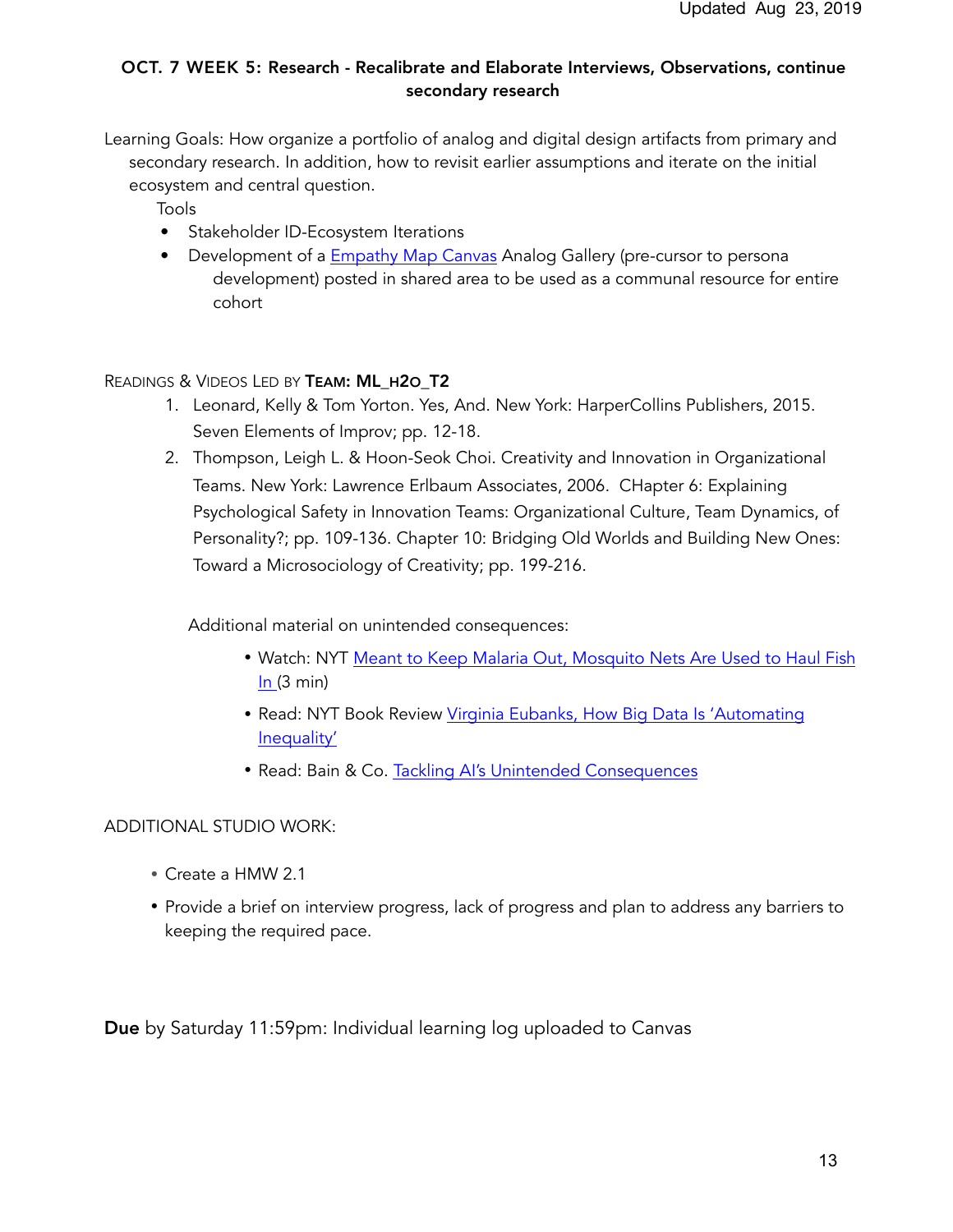## OCT. 14 WEEK 6: Research Reflection & Persona Development

Learning Goals: An initial research plan requires revisiting. This week, we take stock of our original plan and identify heretofore assumptions that may have biased your sampling methodology or created blindspots. Rather than defend your work thus far, teams will be asked to take a candid review of their plan an articulate what has not been learned thus far and what primary and secondary research must be accomplished this week to get a more complete perspective on the core issues and unmet needs. For example, beyond interviews, what participant observations have been completed. Is there an opportunity for 'bodystorming' (see below). What additional analogous situations could be studied, what additional extremes could be sampled? In addition, teams will begin to develop personas based on the themes generated out of their affinity maps. Be sure you analog assets are captured digitally on Miro.

Tools

- **[Bodystorm](https://www.youtube.com/watch?v=BJJrJr2bc30)**
- **[Empathy Map Canvas](https://drive.google.com/file/d/1epvksvYuAUHzS7BjO1rCNGcKUdtjRQ5j/view?usp=sharing)**
- [4-Cornering](https://drive.google.com/file/d/1mjs_5YrlexMJoxsOR4BsGN0685a4yeJs/view?usp=sharing)
- [personas](https://www.google.com/search?q=persona+examples&client=safari&rls=en&tbm=isch&tbo=u&source=univ&sa=X&ved=2ahUKEwiWh8nUm6PfAhVHeawKHVywBKIQsAR6BAgFEAE&biw=1440&bih=770)
	- [more on personas](https://app.xtensio.com/folio/knap8110?_ga=2.5849011.1275107656.1545057275-31664381.1544926576)

#### READINGS

1. "If I could choose just one persona…" bonus reading posted on Canvas

Due by Saturday 11:59pm: Individual learning log uploaded to Canvas

Note: Only Studio time, no Classroom Monday Meeting the Week of Oct 21 (\*Due to Ross Professional Development Week Schedule)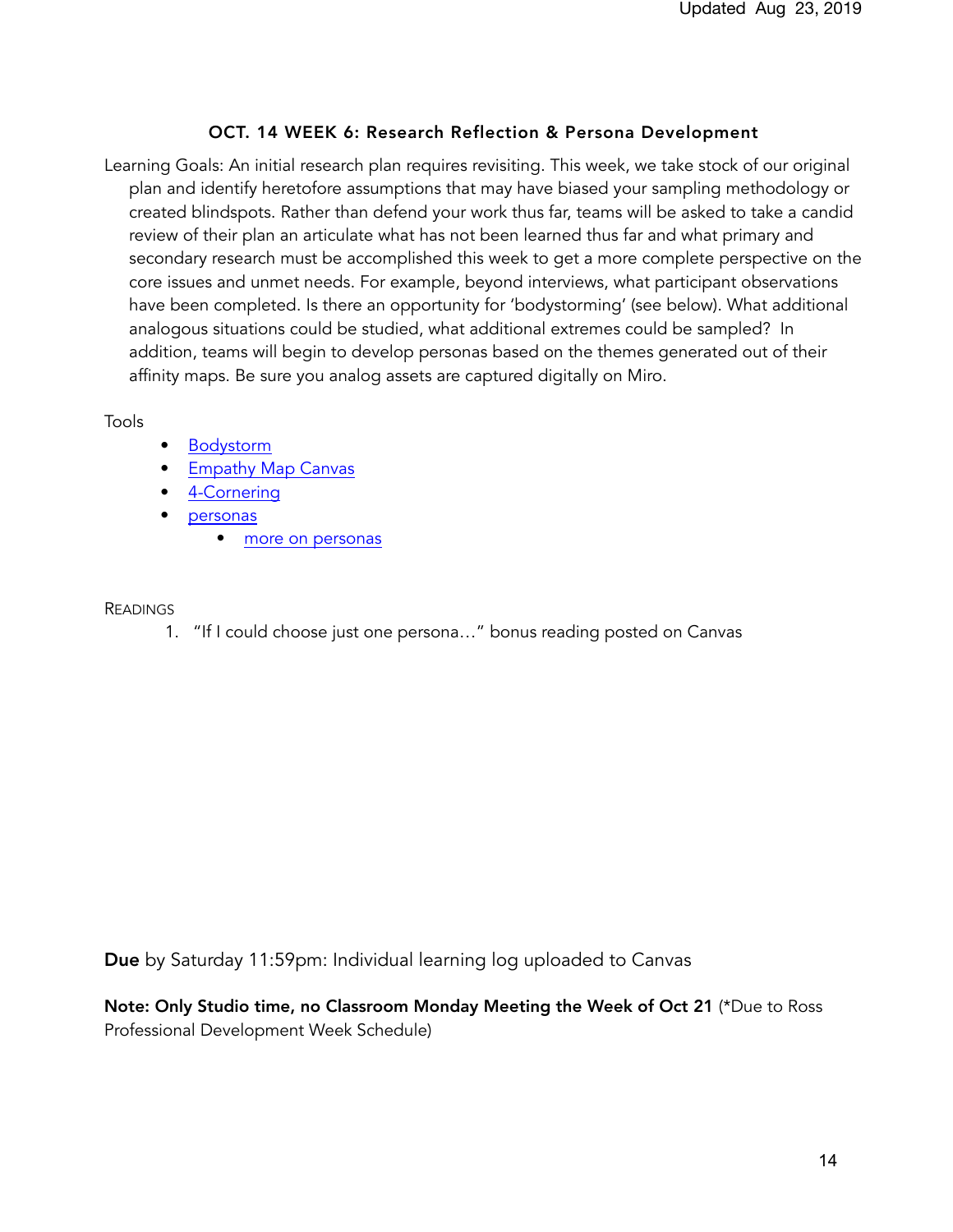## OCT. 28 WEEK 8: SYSTEMS

Learning Goals: As you continue your research looking deeply into the needs and stories of stakeholders, now is a great time to step back, scale out and bring your understanding back to the ecosystem. This time, rather than focusing on stakeholders, we will learn how to focus on the multitude of problems nested within your central question. In week 2, you created a central question by turning the big wicked problem into an opportunity HMW question. We will learn how to convert your key leverage points into opportunity statements — HMW questions within your overarching central question.

Tools

- [Wicked Problem Mapping](https://transitiondesignseminarcmu.net/assignments/#1483987943689-016372b2-8b49)
- Identification of [leverage points](https://en.wikipedia.org/wiki/Twelve_leverage_points)
	- Read (slide 4): [Pathways in Design for Social Innovation \(Social Design Pathways](https://drive.google.com/file/d/1RIsrCBrwbQscdmyeAIiWam8JzL6hqT39/view?usp=sharing)  [matrix\)](https://drive.google.com/file/d/1RIsrCBrwbQscdmyeAIiWam8JzL6hqT39/view?usp=sharing)

## READINGS & VIDEOS LED BY TEAM: FINTECH\_POVERTY\_T1

- SMALL INTERVENTION, BIG CHANGE: [Trophic Cascade](https://www.youtube.com/watch?time_continue=246&v=ysa5OBhXz-Q)
- Watch: [Wicked Problems](https://www.youtube.com/watch?v=lOKpB4KtUZ8) (1.07 min)
- What can go wrong:
	- Read: ["Ban the box" does more harm than good](https://www.brookings.edu/opinions/ban-the-box-does-more-harm-than-good/)
	- Watch: [Systems thinking: a cautionary tale \(cats in Borneo\)](https://www.youtube.com/watch?v=17BP9n6g1F0) (3 min)
- Read: [Max Neef's Nine Needs](https://en.wikipedia.org/wiki/Fundamental_human_needs)
- Read and Watch: [IDEO Design Kit Find Themes](http://www.designkit.org/methods/5)
- Read and Watch: [IDEO Design Kit Create Insight Statements](http://www.designkit.org/methods/62)

Bonus Holiday Reading: Ross, L., & Nisbett, R. E. (1991). McGraw-Hill series in social psychology. The person and the situation: Perspectives of social psychology. New York, NY, England: Mcgraw-Hill Book Company.

ADDITIONAL STUDIO WORK:

- HMW update
- Make necessary changes to the ecosystem map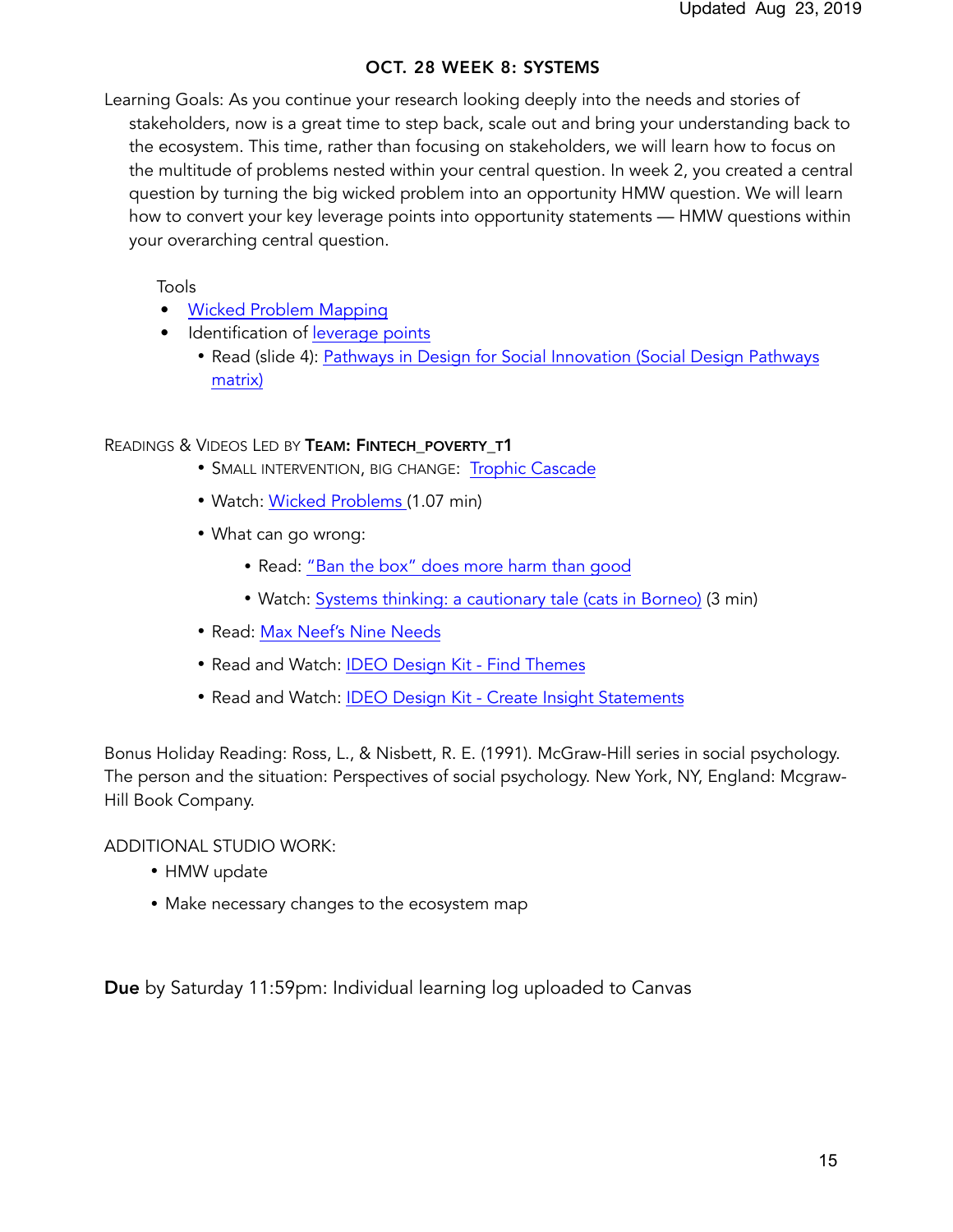# NOV. 4 WEEK 9: Synthesis

Learning Goals: How to take the messiness of primary and secondary discovery artifacts and begin to describe what it all means. It's a good thing you have been sensemaking after each interview or you'd be buried in data. Instead, you have insightful Empathy Maps to share your understanding of stakeholders, an Ecosystem Map to visualize the interdependencies of those in the system, a Wicked Problem Map to highlight interconnected problems/opportunities and the short list of HMW questions it produced to suggest opportunities for design intervention.

If you start to feel to bogged down in data, step back and turn bits of data back into stories. Storytelling pulls data into context and helps us communicate to each other in ways we have been programmed to understand. What is that cluster all about? Or what's the larger focus? Use post-its to create an informal linear story (journey map), draw a picture or diagram of what it may mean, tell your team a story (analogous or what that data cluster says to you).

Tools

- [Flow Models](https://drive.google.com/file/d/1pyx1IDuFzl6R1cqD8vqFhiDk0sIskBx_/view?usp=sharing)
- [Boords: storyboard templates](https://boords.com/storyboard-template)
- [Journey Maps](https://www.google.com/search?q=journey+map+examples&client=safari&rls=en&tbm=isch&tbo=u&source=univ&sa=X&ved=2ahUKEwjyoPmVm6PfAhUEna0KHVmRAdEQsAR6BAgDEAE&biw=1440&bih=770)
- [Context Maps in use](https://designabetterbusiness.com/2017/09/14/drives-mobility-market-2017/) (polished one from [Mobility 4EU\)](https://www.mobility4eu.eu/news/trends-drivers-technology-future-mobility-europe/)

## READINGS & VIDEOS LED BY TEAM: ML\_H2O\_T1

- 1. Mueller, Jennifer A., Shimul Melwani, and Jack A. Goncalo. "The Bias Against Creativity Why People Desire but Reject Creative Ideas." Association for Psychological Science, vol. 23, no. 1, 2012, pp. 13-16. (read only the introduction and discussion section)
- 2. Sanchez-Burks, Jeffrey, Matthew J. Karlesky, & Fiona Lee. "Psychological Bricolage: Integrating Social Identities to Produce Creative Solutions." The Oxford Handbook of Creativity, Innovation, and Entrepreneurship. Oxford University Press, 2015.pp. 93-102. (read only the introduction and discussion section)

#### ADDITIONAL STUDIO WORK:

**•** Review and discuss Empathy Maps that have been generated by the studio now that discovery interviews are coming to a close. Create a strategy to divide the work to create aggregate empathy maps or Stakeholder Group Empathy Maps (can be used as personas).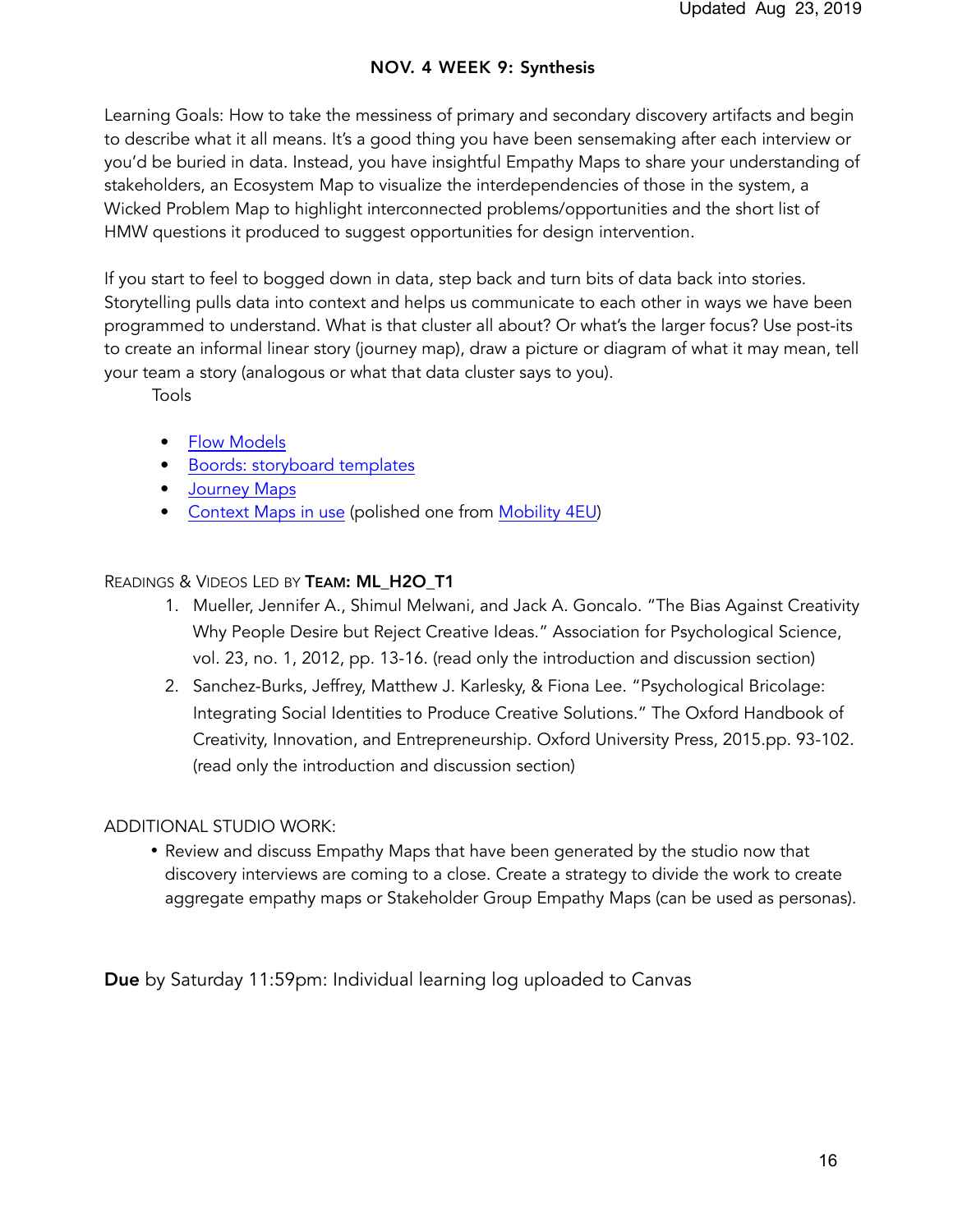# NOV. 11 WEEK 10: Synthesis and Portfolio Building

Learning Goals: How to build a design presentation and portfolio of analyses and artifacts that another design team can use to advance a project to the next stage.

Tools

• "Wabi-Sabi" creative idea huddles

## READINGS LED BY TEAM: FINTECH POVERTY T2

- 1. Heath, Chip & Dan Heath. Made to Stick. New York: Random House, 2008. Introduction: What Sticks?; pp. 3-24.
- 2. Osborn, Alex E. Applied Imagination. New York: Charles Scriber's Sons, 1963. Chapter 1: The all importance of imagination; pp. 1-14.

# ADDITIONAL STUDIO WORK:

- Crucial opportunity to get feedback on artifacts and presentation in rough form
- **•** Finalize synthesis / sensemaking activities and artifacts
- Aggregate Empathy Maps the entire studio can use
- Identify Core Themes
- Insight Statements
- **•** Prepare for final presentation- refer to deliverables for contents

Not Due: Individual learning logs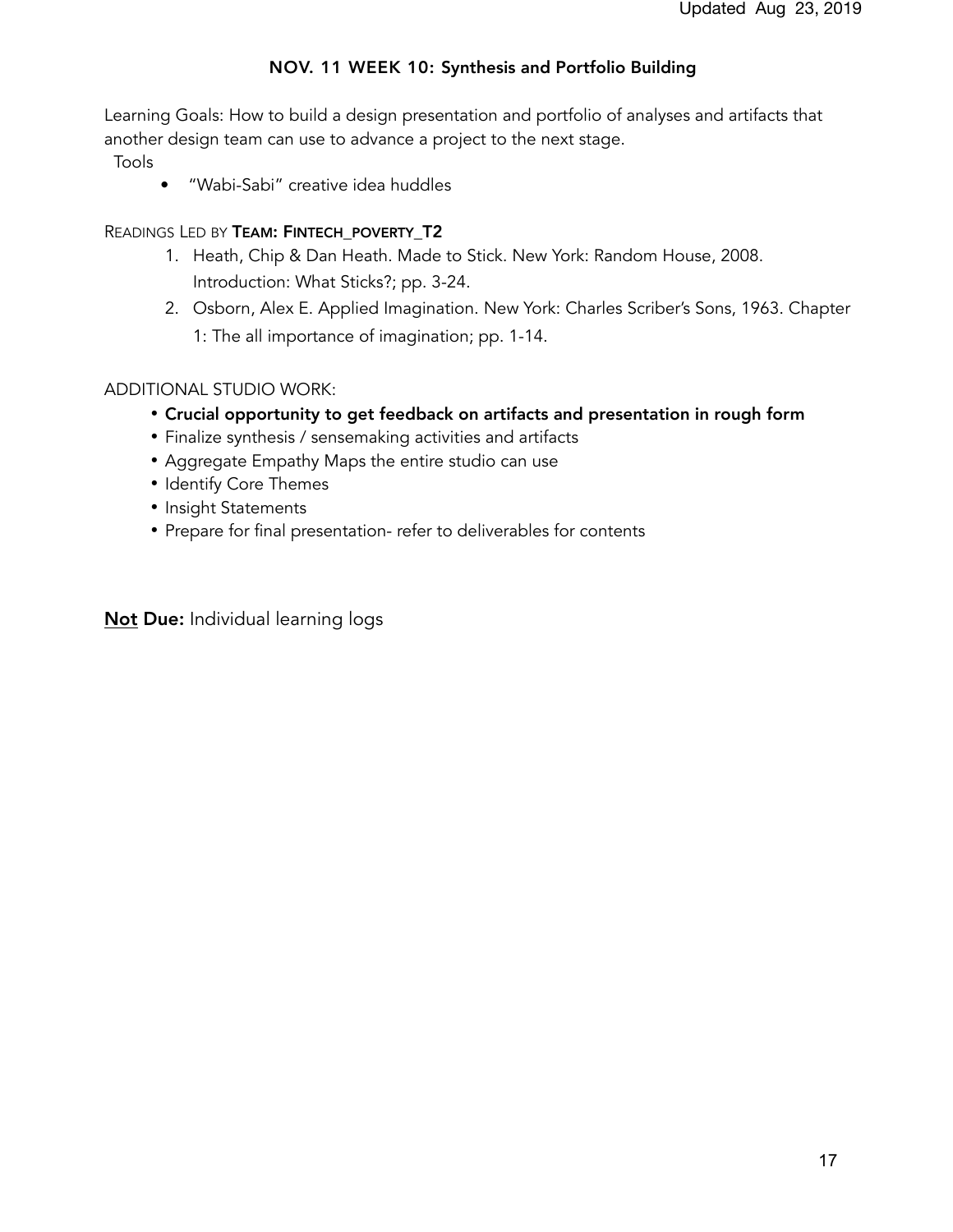#### MEET IN B4584: NOV 18 WEEK 11: Portfolio presentation and Feedback

Learning Goals: How to share, not sell the iteration of a design proposal. How to create engagement and solicit feedback about blind spots but also bright spots.

#### READINGS LED BY TEAM: ML H2O T2

- 1. Tharp, Bruce M. and Stephanie M. Tharp. "Discursive Design: Critical, Speculative, and Alternative Things." 2019. Chapter 9, 110-133
- 2. Thaler, Richard H. & Cass R. Sunstein. Nudge: Improving Decisions About Health, Wealth, and Happiness. New York: Penguin Group, 2009. Introduction; page 1-14. Chapter 12: Saving the Planet; pp. 185-198.

#### ADDITIONAL STUDIO WORK:

- Portfolio Presentation and Feedback
- Debrief presentation and incorporate feedback into final portfolio and dossier materials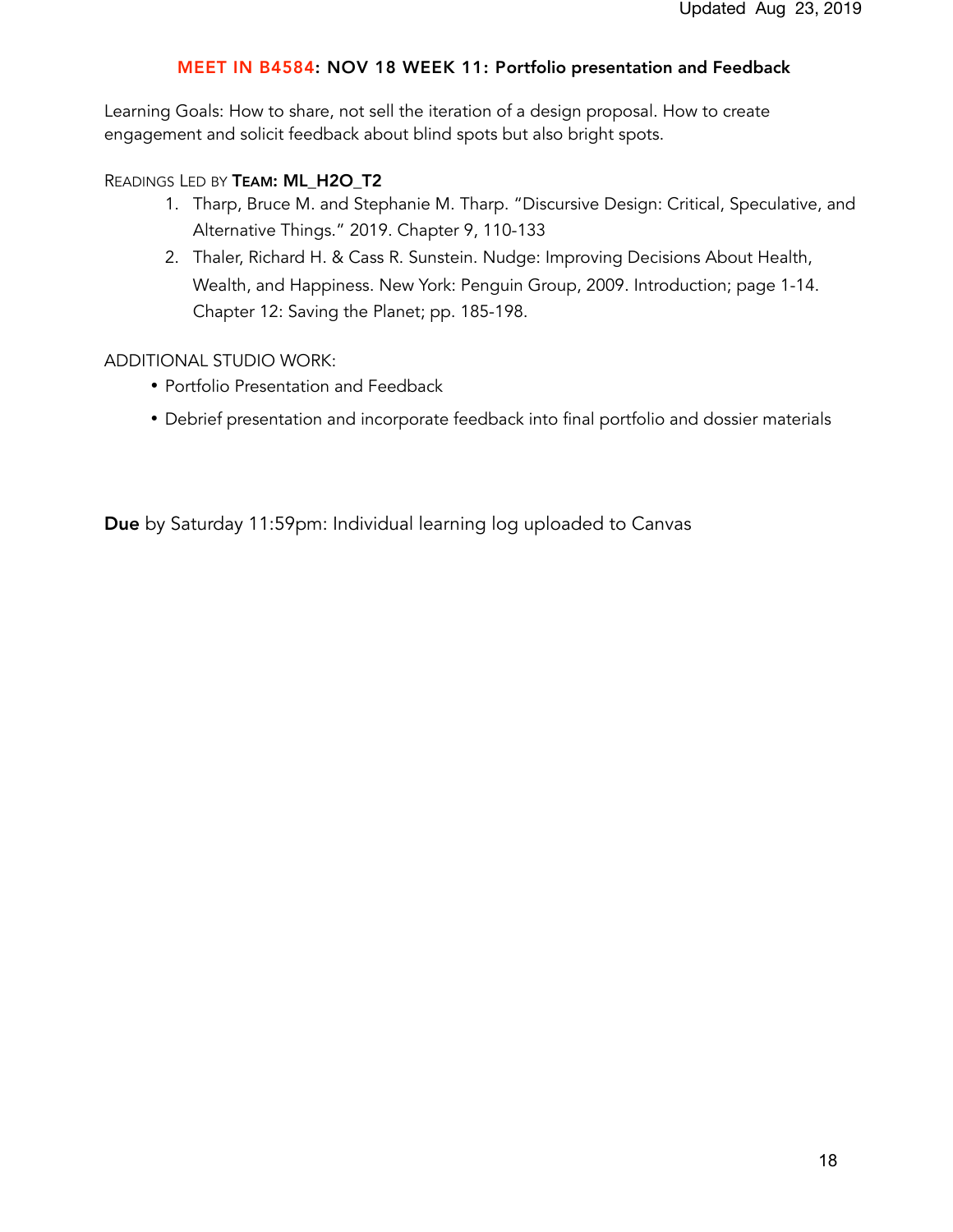## NOV 25 WEEK 12: Ideation + Rapid Iterative Testing and Evaluation

Learning Goals: Acquire and apply techniques grounded in design and social psychology that increase the generation of novel and useful ideas from each team member and the team as a whole. In doing so, teams will develop the building blocks of real world solutions grounded in their deep dive discovery and synthesis conducted earlier in the semester.

## Tools

- Bricolage Ideation
- [Ad-Lib Value Prop](https://drive.google.com/file/d/1FLkXA0hMF_eWn-xH-ghzTOOkmnZPrSH-/view)
- [BMC 1](https://isaacjeffries.com/blog/2017/3/3/bmc-part-one-how-to-use-the-business-model-canvas)
- [BMC 2](https://www.youtube.com/watch?v=IP0cUBWTgpY)
- [BMC 3](https://www.huffpost.com/entry/the-mission-model-canvas_b_9298440)

# READINGS & VIDEOS

- 1. Gregerson, Hal. "Better Brainstorming" Harvard Business Review, vol. 96, no. 2, 2018, pp. 65-71.
- 2. Cheng, Chi-Ying, Jeffrey Sanchez-Burks & Fiona Lee. "Connecting the Dots Within: Creative Performance and Identity Integrations." Psychological Science, vol. 19, no. 11, pp. 1178-1184. (read only the introduction and discussion section)
- 4. Prep for Needs Clustering and Ideation
	- Read: [Rules for Brainstorming](https://drive.google.com/open?id=1-WzB1WlOdVY0S_Md98Dietg0xKn6FcS9)
	- Watch: [Business Model Canvas Navigating Your Environment](https://www.youtube.com/watch?v=UlP-vdUdAr8) (3.40 min)

Due by Saturday 11:59pm: Individual learning log uploaded to Canvas

\*\*Review jobs to be done for next week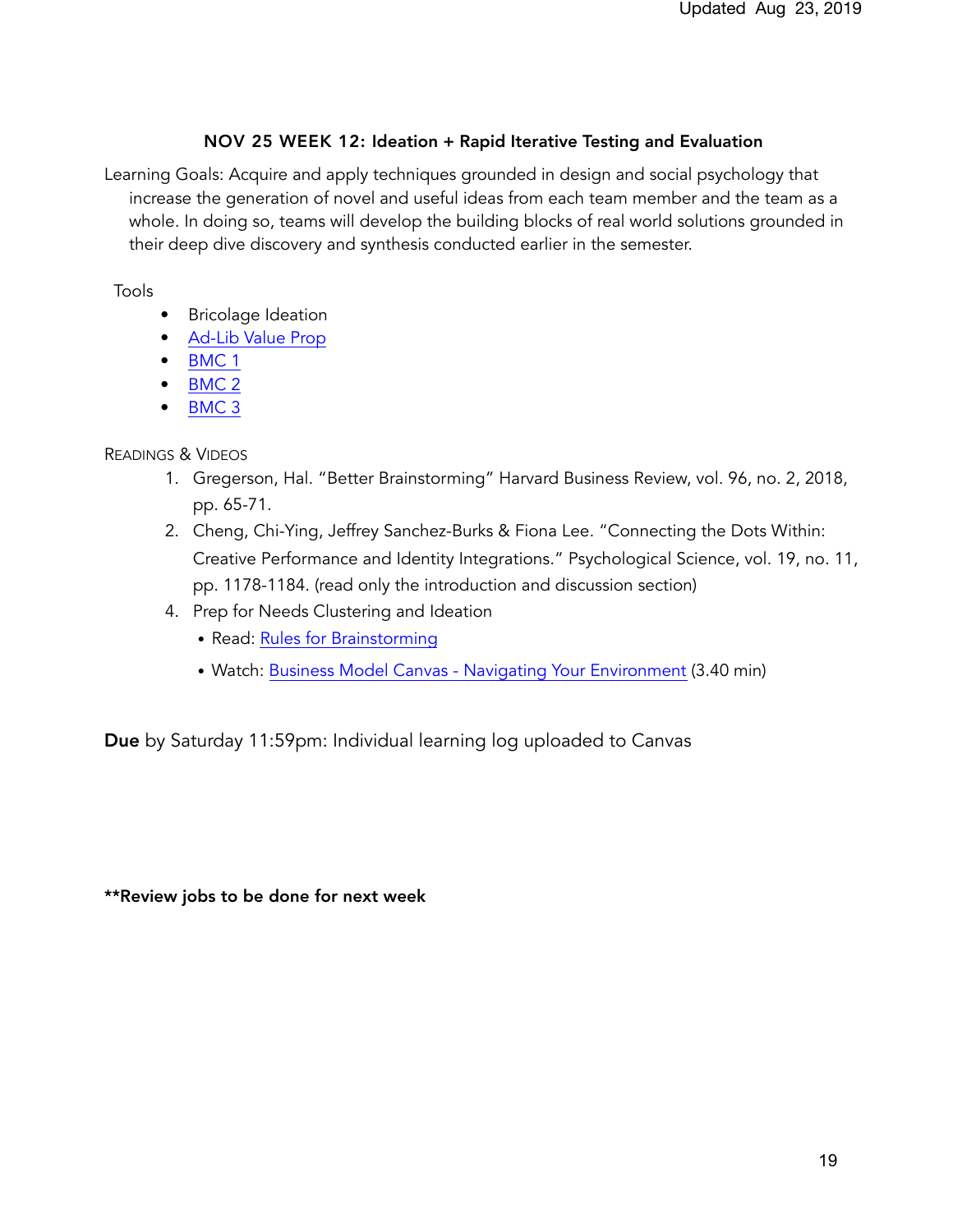#### Dec 2 WEEK 13: Collaborative Dossier Preparation

Learning Goals: Collaborate with the other team focusing on a related topic and deep dive into finalizing a portfolio dossier complete with personal 3-min videos conveying insights, instructions and advice to strangers tasked with making the most of all your team's work. Videos should be pinned within Miro with link to the video file you place in GoogleDrive. Teams will use their 9-12 Monday time in their team studio.

Note: teams will have the Monday 9-12 time slot to work on building the dossier.

Not Due: Individual learning logs